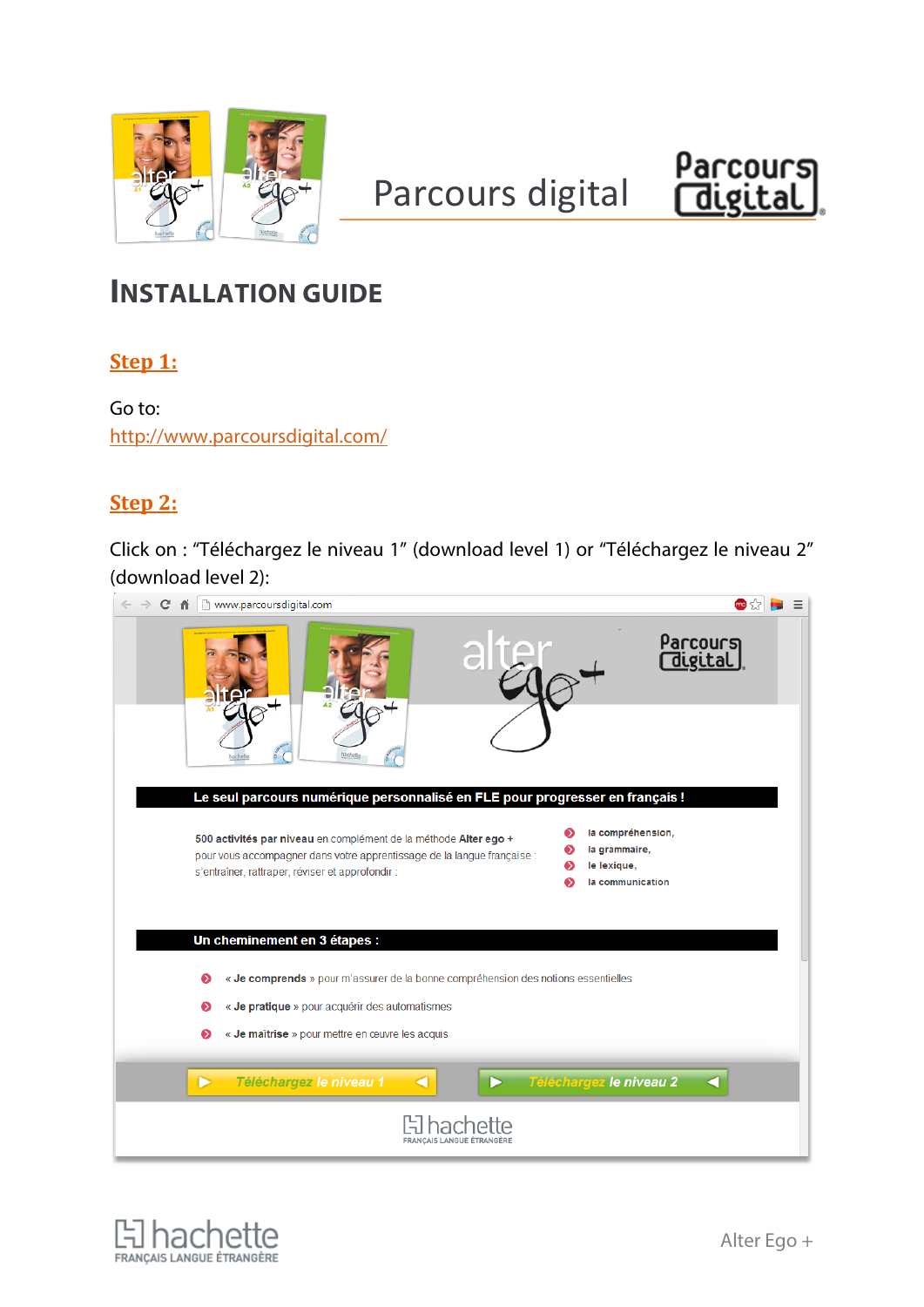#### **Step 3:**

Click on the link corresponding to your operating system:

| C.<br>ffi                      | www.parcoursdigital.com/telecharger-ae1.html                                                                                                                                                                                           |                       |                          |  |
|--------------------------------|----------------------------------------------------------------------------------------------------------------------------------------------------------------------------------------------------------------------------------------|-----------------------|--------------------------|--|
|                                |                                                                                                                                                                                                                                        | Parcours<br>[digital] |                          |  |
|                                | Téléchargez le Parcours digital® Alter ego + 1                                                                                                                                                                                         |                       |                          |  |
| ⋒                              | Vous êtes un particulier ? Choisissez la version avec l'installeur seul, les dossiers se téléchargeront<br>automatiquement dans un second temps.                                                                                       |                       |                          |  |
| ๑<br>lancer les installations. | Vous êtes un établissement et vous avez beaucoup d'installations à faire ? Téléchargez la version intégrale<br>du Parcours digital®. Il vous suffira ensuite de copier les fichiers téléchargés sur chacun de vos ordinateurs, puis de |                       |                          |  |
|                                | Parcours digital® Alter ego + 1 pour Windows                                                                                                                                                                                           |                       | For Windows installation |  |
|                                | Télécharger l'installeur seul pour Windows<br>la Télécharger la version intégrale du Parcours digital® pour Windows                                                                                                                    |                       |                          |  |
|                                | Parcours digital® Alter ego + 1 pour Mac OS X                                                                                                                                                                                          |                       | For Mac installation     |  |
|                                | > Télécharger l'installeur seul pour Mac OS X<br>● Télécharger la version intégrale du Parcours digital® pour Mac OS X                                                                                                                 |                       |                          |  |
|                                | Téléchargez le niveau 2<br>a                                                                                                                                                                                                           |                       |                          |  |
|                                |                                                                                                                                                                                                                                        |                       |                          |  |

#### **Step 4:**

Enter the code located behind the CD-Rom in your Alter Ego + book and install the program.

*Parcours digital codes exist in two different formats: XXXXXXXXXXXX-XXXX-XXXX-XXXX-XXXX or XXXX-XXXX-XXXXX-XXXXX-XXX. When typing in your code, please enter dashes and capital letters.*

*You can install the application twice with one code; make sure you install it on the computer you will be using.*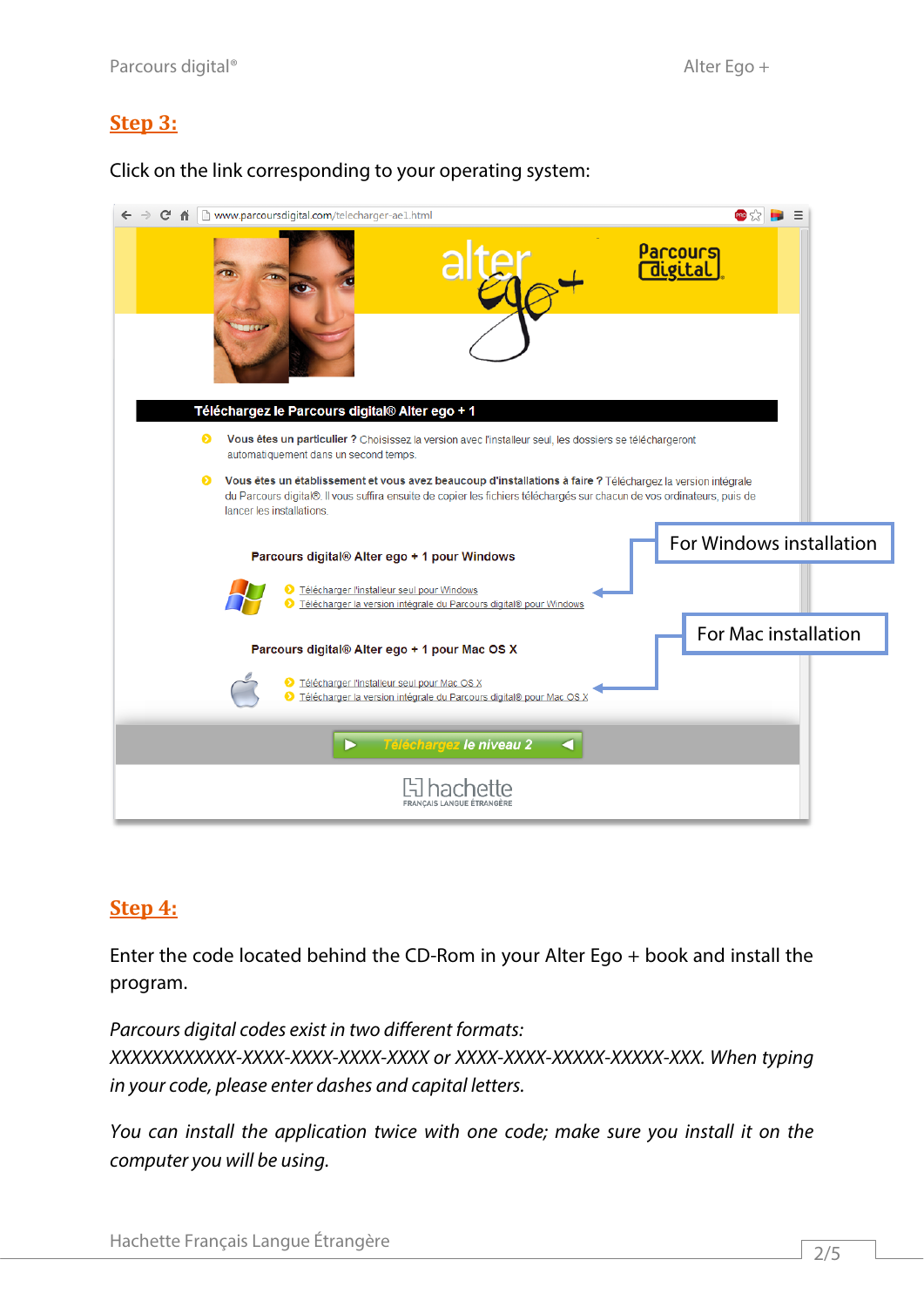# **Step 5:**

# Create your account:

|                                                                                                          | <b>Bienvenue dans</b>                                                                                                                                                                |
|----------------------------------------------------------------------------------------------------------|--------------------------------------------------------------------------------------------------------------------------------------------------------------------------------------|
|                                                                                                          | Parcours<br>digital                                                                                                                                                                  |
| Un parcours digital personnalisé pour progresser en français.                                            |                                                                                                                                                                                      |
| Plus de 500 exercices interactifs pour revoir et approfondir :<br>--- la compréhension<br>} la grammaire |                                                                                                                                                                                      |
| -> le lexique<br>--- la communication                                                                    |                                                                                                                                                                                      |
| et mettre toutes vos compêtences en action !                                                             | Vous pouvez utiliser le parcours digital en autonomie et voir vos progrès dans votre tableau de bord.                                                                                |
| conseillera dans votre progression.<br>Bonne découverte !                                                | Vous pouvez aussi vous inscrire à une classe virtuelle et échanger avec votre professeur, qui vous                                                                                   |
|                                                                                                          | Create your student                                                                                                                                                                  |
| <b>DÉJÀ INSCRIT?</b><br>Identifiez-vous:                                                                 | <b>NOUVEL UTILISATEUR?</b><br>account<br>Créez votre compte pour suivre votre progression                                                                                            |
| Pseudo:                                                                                                  | ou celle de vos élèves au fil des consultations.<br>Créer un compte élève<br>creer on comple enseignant                                                                              |
| Mot de passe :                                                                                           |                                                                                                                                                                                      |
| > Mot de passe oublié ?                                                                                  | <b>VISITEUR</b><br>Accédez directement au Parcours Digital en mode « visiteur »,<br>vos résultats ne seront pas enregistrés.                                                         |
| ▶ Se connecter<br>hachette                                                                               | Accès direct                                                                                                                                                                         |
| Alter egg +1 - vs.0.2                                                                                    |                                                                                                                                                                                      |
|                                                                                                          |                                                                                                                                                                                      |
|                                                                                                          | <b>Bienvenue dans</b>                                                                                                                                                                |
|                                                                                                          | tor<br>Parcours                                                                                                                                                                      |
|                                                                                                          | <b>2</b> Click on "utiliser                                                                                                                                                          |
|                                                                                                          | digital<br>un compte Hachette"                                                                                                                                                       |
| <b>D</b> Enter your pseudo / password                                                                    |                                                                                                                                                                                      |
| (twice) / name / surname                                                                                 |                                                                                                                                                                                      |
| <b>CRÉER I</b>                                                                                           | <b>UTILISER UN</b><br><b>UTILISER UN</b><br><b>COMPTE HACHETTE</b><br><b>COMPTE LOCAL</b>                                                                                            |
| $\odot$ élève<br>$\bigcirc$ enseignant                                                                   |                                                                                                                                                                                      |
| * Champs obligatoires<br>Pseudo:<br>Entrez un pseudo                                                     | д<br>靏                                                                                                                                                                               |
| Entrez un mot de passe<br>Mot de passe :                                                                 | *Vous pourrez à tout moment exporter ce<br>compte sur la plateforme Hachette.                                                                                                        |
| Vérification :<br>Entrez à nouveau votre mot de passe                                                    | <b>B</b> Enter your email address                                                                                                                                                    |
| Prénom :<br>Entrez votre prénom<br>Nom:<br>Entrez votre nom                                              | J'ai pris connaissance des conditions d'utilisation en cliquant sur le<br>lien ci-dessus et j'accepte d'envoyer les données. e ce formulaire<br>sur la plateforme Hachette Éd cauon. |
|                                                                                                          | Mes résultats aux exercices du Parcours Digital et mes messages<br>envoyés via l'application sero t, stockés sur cette plateforme.                                                   |
| <b>4</b> Click on the                                                                                    | Entrez votre adresse e-mail<br>e-mail                                                                                                                                                |
| radiobutton                                                                                              | $\overline{C}$<br>Créer mon compte                                                                                                                                                   |
| hachette<br><b><i>FRANCAIS LANGUE ÉTRANGÉE</i></b>                                                       |                                                                                                                                                                                      |
| Alter ego +1 - v1.3.0 Crédits                                                                            |                                                                                                                                                                                      |
|                                                                                                          | <b>S</b> Create your new account                                                                                                                                                     |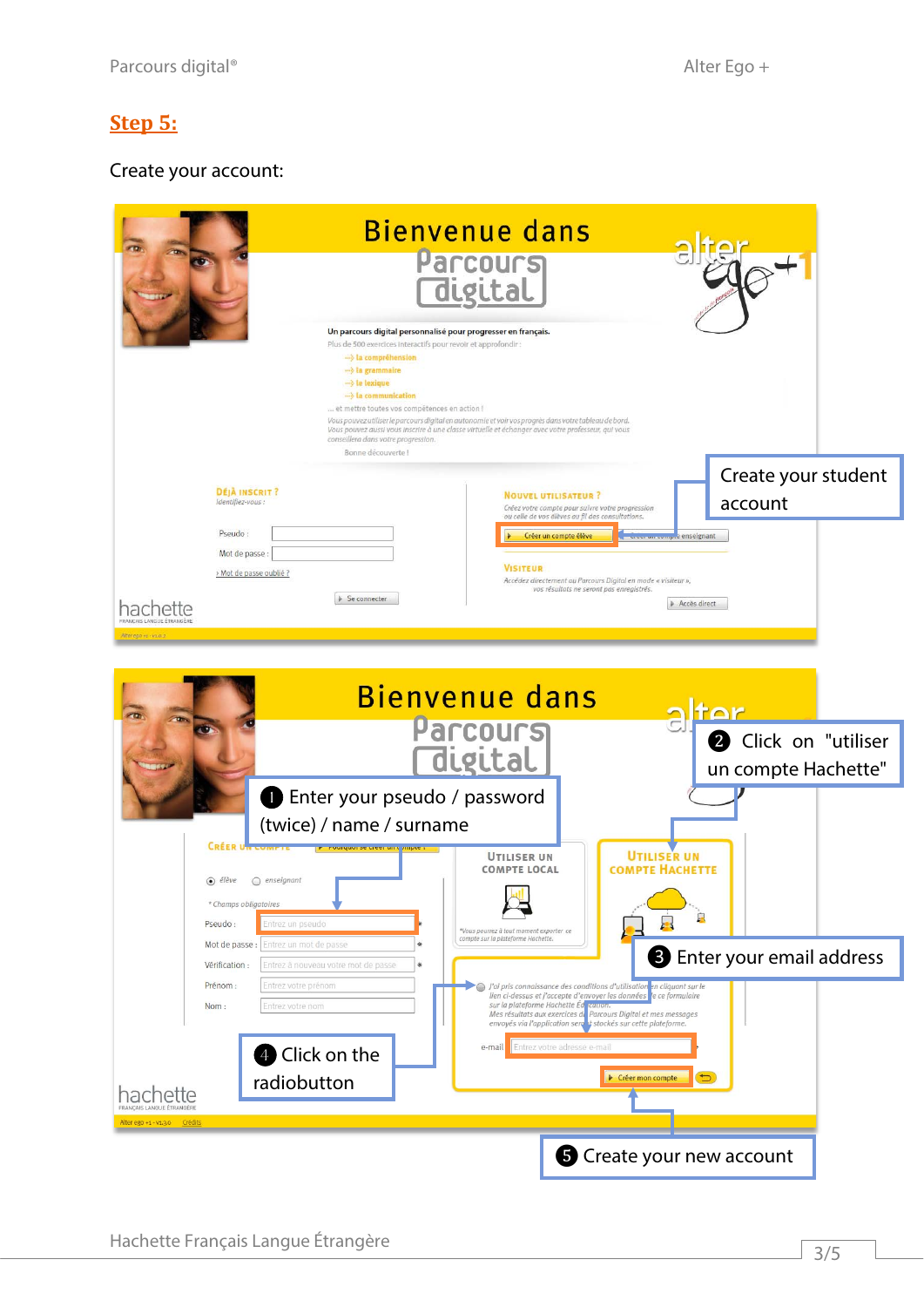